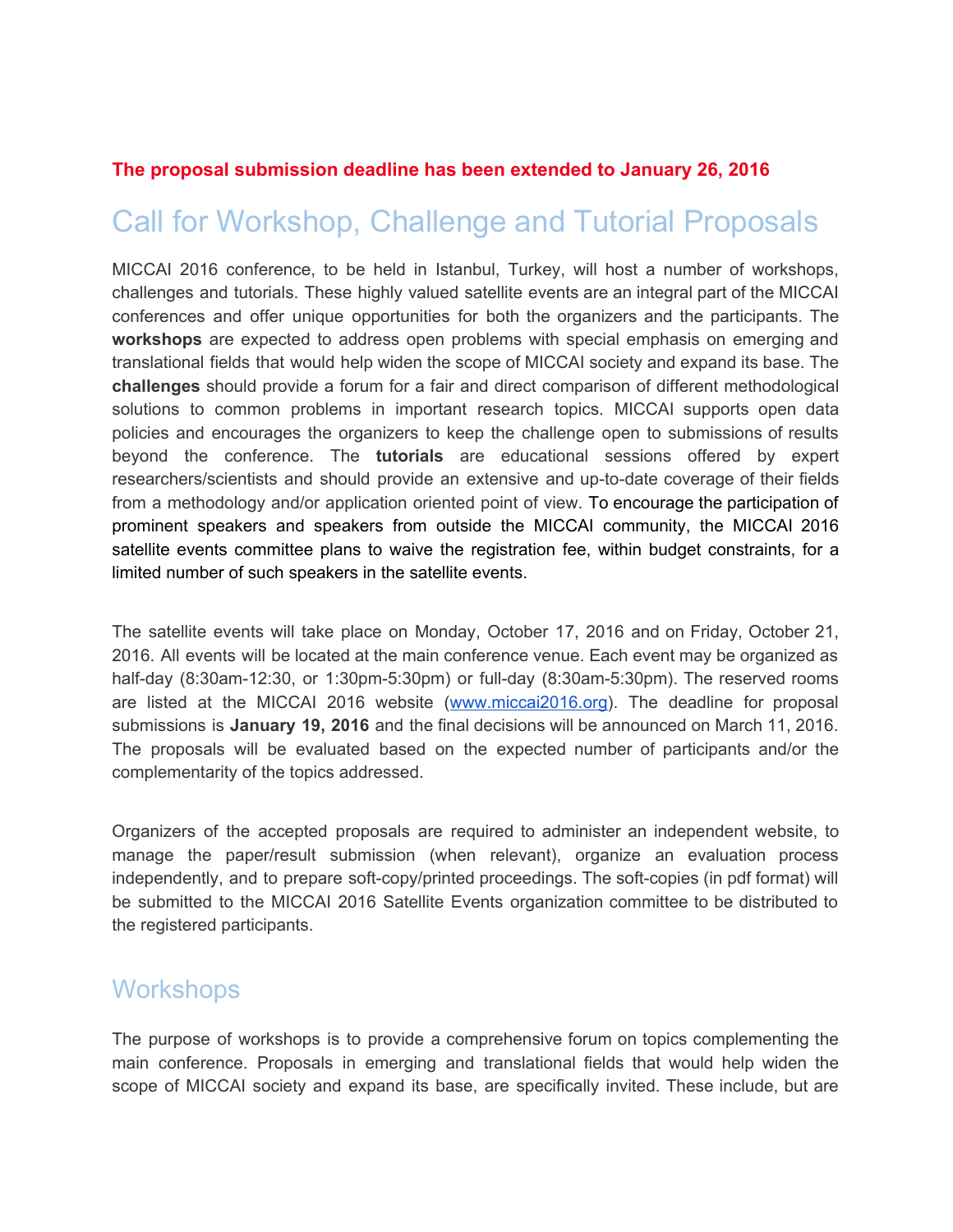not limited to, big data in medicine, molecular imaging, high-speed high-resolution imaging, imaging genetics, simulations, biomechanics, work-flow management, etc. A workshop may include a combination of guests/invited speakers and original research papers. The workshop format is a single stream of oral presentations or a panel that allows significant time for questions and discussion with an optional parallel poster session. Papers accepted for the main conference may not be submitted to any workshop. No papers may be submitted to multiple workshops.

Proposals should have an abstract highlighting the importance of the topic as an emerging field, complementing topic, etc. It should include the contact info of the organizers, the expected number of participants, the planned proceedings type.

#### **Challenges**

Challenges, an integral part of the MICCAI conferences, aim to provide a fair and direct comparison of different methodological solutions to common problems. These include, but are not limited to segmentation/registration, computer aided annotation, brain connectivity, search & retrieval, machine learning, etc. The challenges are required to have a well-defined problem, provide high quality data for testing/training algorithms and define a clear evaluation procedure. The sessions may be designed as oral/poster presentations of the results each participant achieved prior to the conference and/or hands-on competitions during the event. MICCAI supports open data, hence, we encourage the organizers to keep the challenge open to submissions beyond the conference, providing a sustained platform for benchmarking. (see Why [Challenges?](http://grand-challenge.org/Why_Challenges/) for more information)

Proposals should clearly define the task, the data content (as well as the open data policy of the organizers) and the evaluation processes. It should include the contact info of the organizers, the expected number of participants, the planned proceedings type and whether the challenge will be continued beyond MICCAI 2016.

#### **Tutorials**

Tutorials are educational sessions offered by leading researchers/scientists, on topics relevant to the community with known methods, approaches and open/unsolved problems. They are expected to offer an extensive and up-to-date coverage of their fields from a methodology and/or application oriented point of view. The target audience include professionals seeking continued education, students, clinicians, early career scientists and established researchers planning to broaden their research horizons. There should be a cohesive theme to a tutorial, e.g. methodology, organ, disease, software tool, etc. The tutorial format is a set of lectures and potential hands-on sessions. Tutorial organizers are encouraged to share all material with the community after the event.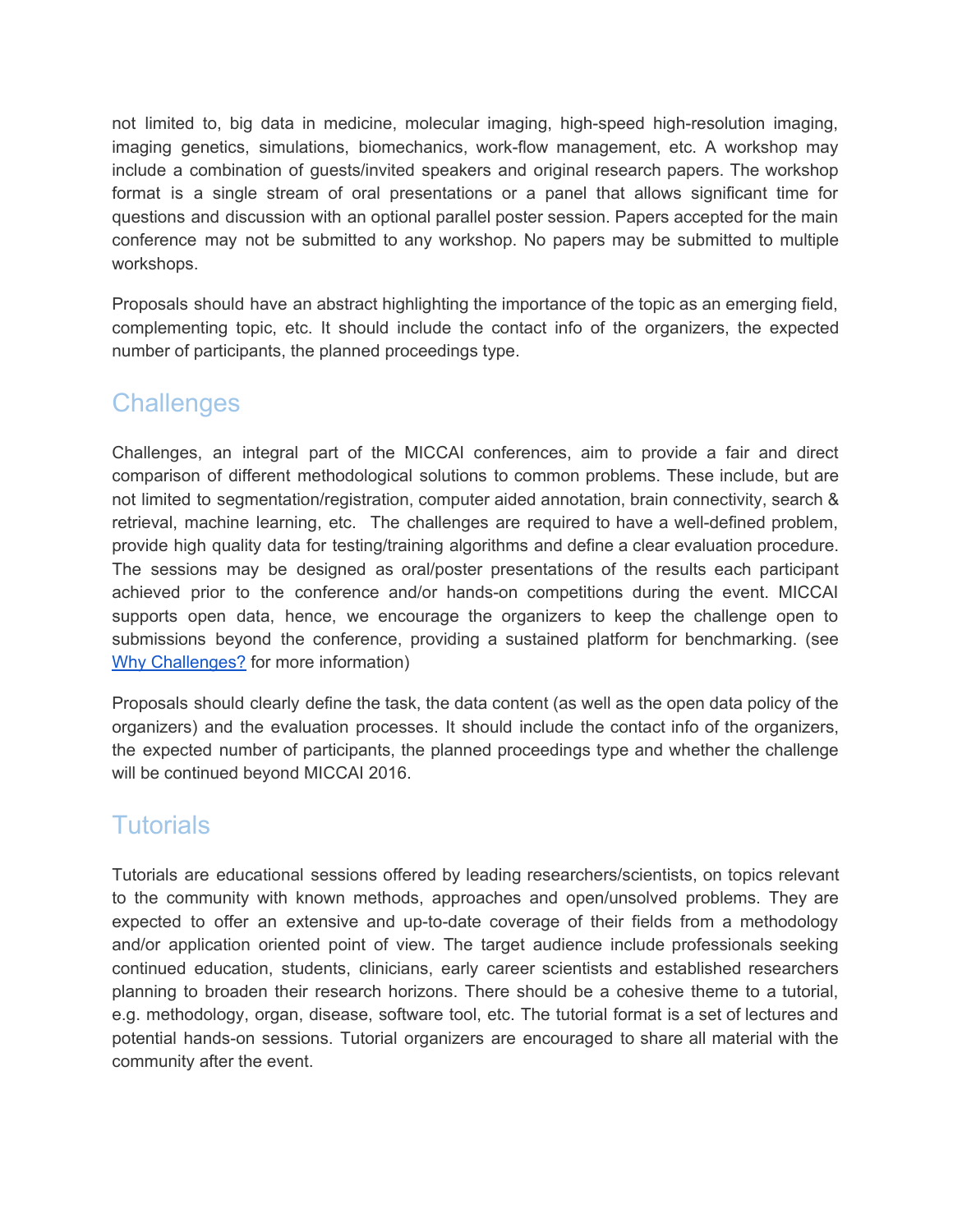Proposals should have a detailed program of the lectures and information about the lecturers, as well as the contact info of the organizers, the expected number of participants, the material to be distributed (e.g. lecture notes) and should specify the educational objectives and a set of learning outcomes. The planned format must also be explained.

## Important Dates

| <b>Deadline</b> | <b>Action</b>                                     |
|-----------------|---------------------------------------------------|
| 2016-01-26      | Proposals are due (Extended)                      |
| 2016-02-15      | First round decisions and call for revisions      |
| 2016-03-11      | Final notification of acceptance                  |
| 2016-03-30      | Individual websites are up and running            |
| 2016-08-19      | Deadline to submit soft-copy proceedings (in pdf) |

#### **Submission**

The proposals must be submitted as a single PDF file by email to [satellites@miccai2016.org](mailto:satellites@miccai2016.org)

The proposals should include:

- Type (workshop / challenge / tutorial) of event, title and contact info (affiliation, email, phone, web page) of the organizers
- Brief (150 words) outline of the event topic and scope
- Objectives and relevance to MICCAI (150 words)
- Organizational details:
	- Duration: Half day / Full day